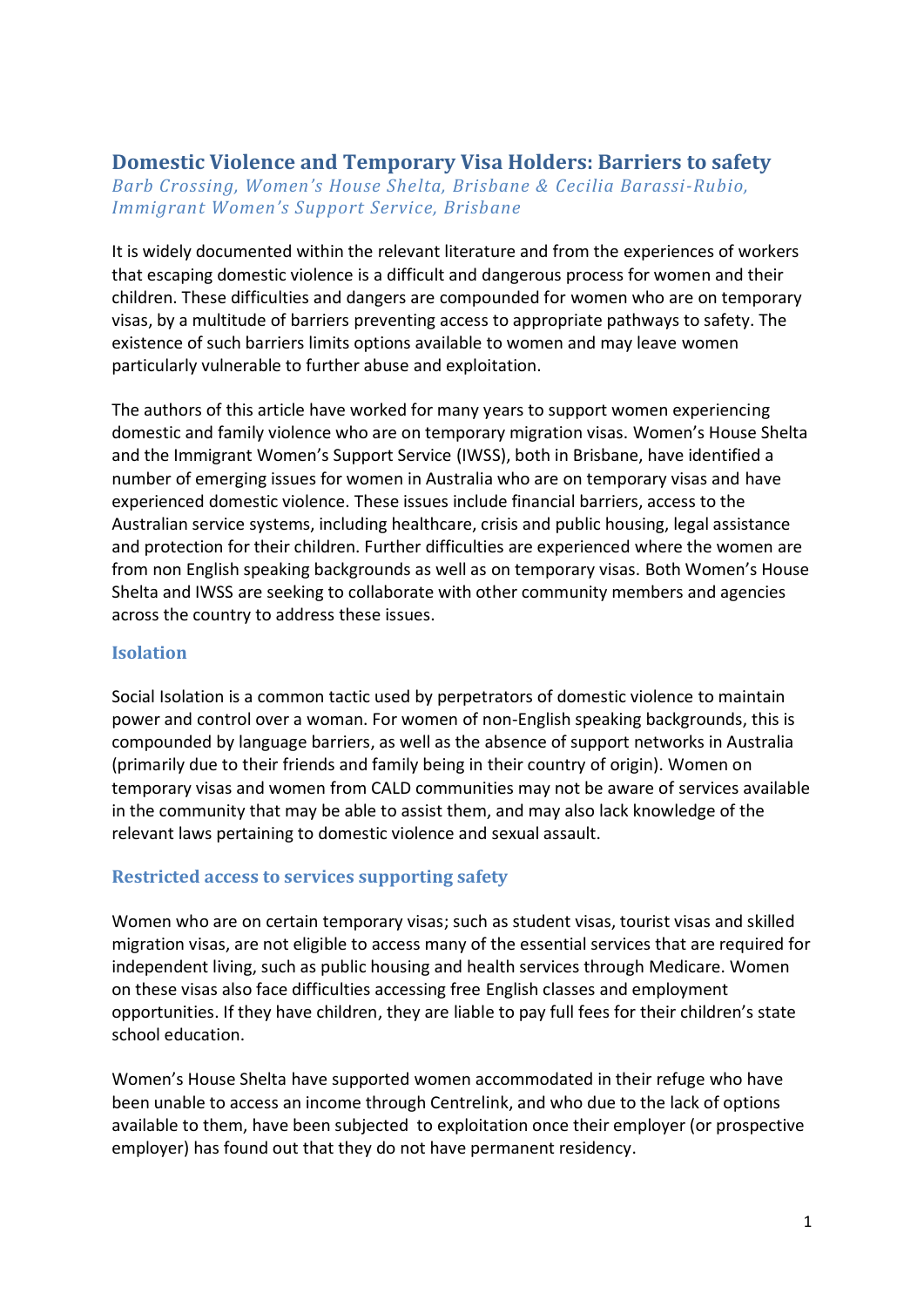## **Poverty and Financial Insecurity**

Even where there are community based services, income and housing options continue to be crucial to those in the process of leaving an abusive relationship.

In order to ensure their continued survival and to pay for essential living costs, such as rent and food, there have been instances where women have unwillingly resorted to earning money from work such as stripping, exotic dancing and working in the sex industry.

Women on international student visas may also accrue large debts due to a lack of financial resources to pay educational institutions fees. Furthermore, for women on international student visas affected by domestic violence, quitting, deferring their studies or changing their study area or mode may leave them in breach of their visa conditions and without appropriate support to ensure their safety.

In some cases, it appears that the only alternatives for women may include returning to the perpetrator of the violence, or taking accommodation with someone who also abuses or exploits them. Poverty makes women more vulnerable to men's violence as it restricts their options and makes them dependent on their abusers. Having access to an adequate income and affordable and safe housing options are essential for their safety.

Whilst some agencies and charities provide some short-term or one-off assistance (for example, food and temporary housing), this is often only temporary or piecemeal, and does not address the complexity of other presenting needs, particularly in relation to physical and emotional safety.

## **Deportation**

Women and children on these visa types are also at risk of being deported back to their country of origin if they leave the violent relationship, if the perpetrator of the violence is the primary visa holder. However, for many of these women it is not safe for them to return, as they may face recriminations, violence and discrimination from their family and community. In order to apply for a protection visa, women must fit the relevant criteria and can prove they fear persecution, rather than mere harassment or discrimination.

Women who have children with an Australian resident or citizen may find themselves in a particularly difficult position. Women on some temporary visas who are still in Australia may face deportation, and consequently may be forced to leave their children with the perpetrator of domestic violence if a family court order is in place and they lack the financial resources to access the very limited options available to them through existing immigration pathways for moving from temporary to permanent residence. In one instance, a woman returned to her country of origin with her children, only to be served with an order from the Australian Family Court to return the children to Australia*.* Upon return to Australia however, women in situations such as this will have no access to income or housing and may be excluded from legal aid or other pro bono representation because of their residency status; usually their legal and migration issues become complex due to the multiple factors involved around their leaving and re-entering the country.